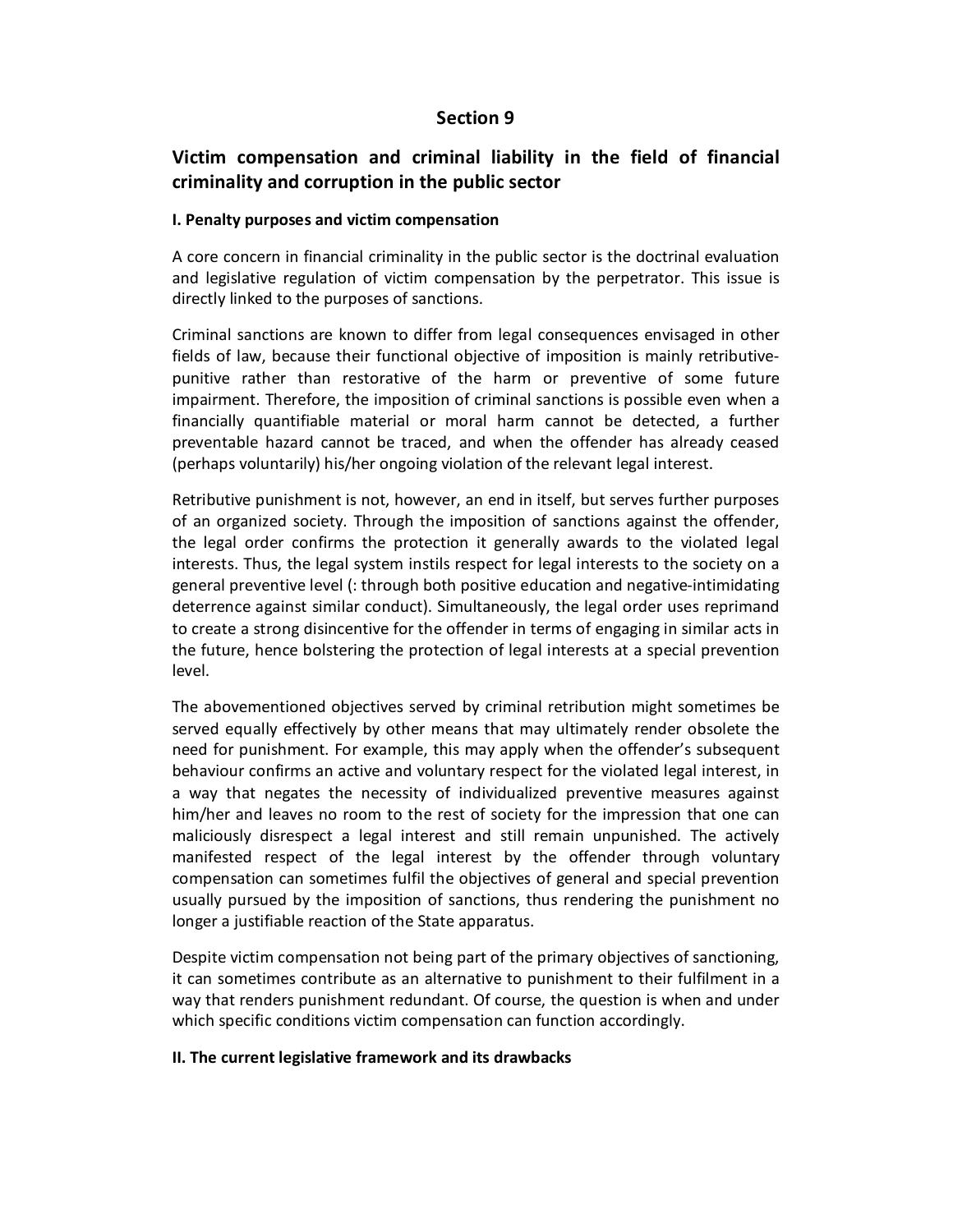Current legislation recognizes the perpetrator's effort to compensate the victim as a general mitigating circumstance that may lead -if accompanied by repentance- to sentence reduction for all offenses (Article 84 § 2 point d GPC). Also, since many offenses are prosecuted on complaint, the possibility exists to halt the initiation or continuation of prosecution in cases of reparation, when and insofar this suffices to sway the victim into not filing a complaint on time or resigning from it at any stage of the criminal proceedings.

Apart from that, however, and especially for crimes against property, the restoration of the victim's damages is regulated independently as a reason to activate the compulsory elimination of punishability, or at least a very significant differentiation in the offender's criminal liability. This is regulated through a complex set of provisions (Articles 384 and 406A GPC, 308B GCCP for crimes against private property, and the recent Law 4312/2014 "on the freezing or seizure of cash and pecuniary claims, and other provisions" - State Gazette 260/A/12.12.2014 on crimes against the property or the State, legal persons under public law, or equivalently treated legal persons under private law).

Current provisions -due to lack of a single systematic approach and the substantial uncertainties particularly linked to the recent Law 4312/2014- generate confusion in the field of property crimes, thus undermining the necessary legal certainty. At the same time, to the extent that they ensure widespread -explicit or de facto- impunity to anyone who restores the damage he/she caused, they seem to refute the primary objectives of criminal law and, as a consequence, substantially undermine its crimefighting effectiveness.

#### **ΙΙΙ. Doctrinal foundations of victim compensation in substantive & procedural law**

There are cases where property is restored after the discovery of the crime and under the pressure of prosecution, coercive measures, or conviction, i.e. without any strong indication that the offender actively and voluntarily recognizes the violation of the legal interest (whether related to property or otherwise). The doctrinal legitimacy of such cases is only possible: (a) if restoration is acknowledged as an equivalent primary objective of criminal law, thus by drawing anew the boundaries that demarcate the various bodies of law in the Greek legal order, and/or (b) if the restoration is assessed under one of the criteria that address the pragmatic need to reduce the number of criminal proceedings, thus enabling the judicial apparatus to better deal with the more serious cases it handles.

The first option would require radical interventions in the structure of the Greek legal system and its adoption should be accompanied by an adequate justification as to whether criminal law could still remain an effective tool to protect legal interests. The second can fundamentally be applied consistently to the current structure, considering that the reasonable reduction in the number of criminal proceedings may ultimately be useful for enabling a saturated criminal justice apparatus to fulfil the principal objectives of criminal law, at least in the more serious cases. Under this approach, victim restoration should not be considered an alternative to (directly) meet the primary objectives of criminal law in particular cases and thus make punishment redundant. In this perspective, reparation would only be one of several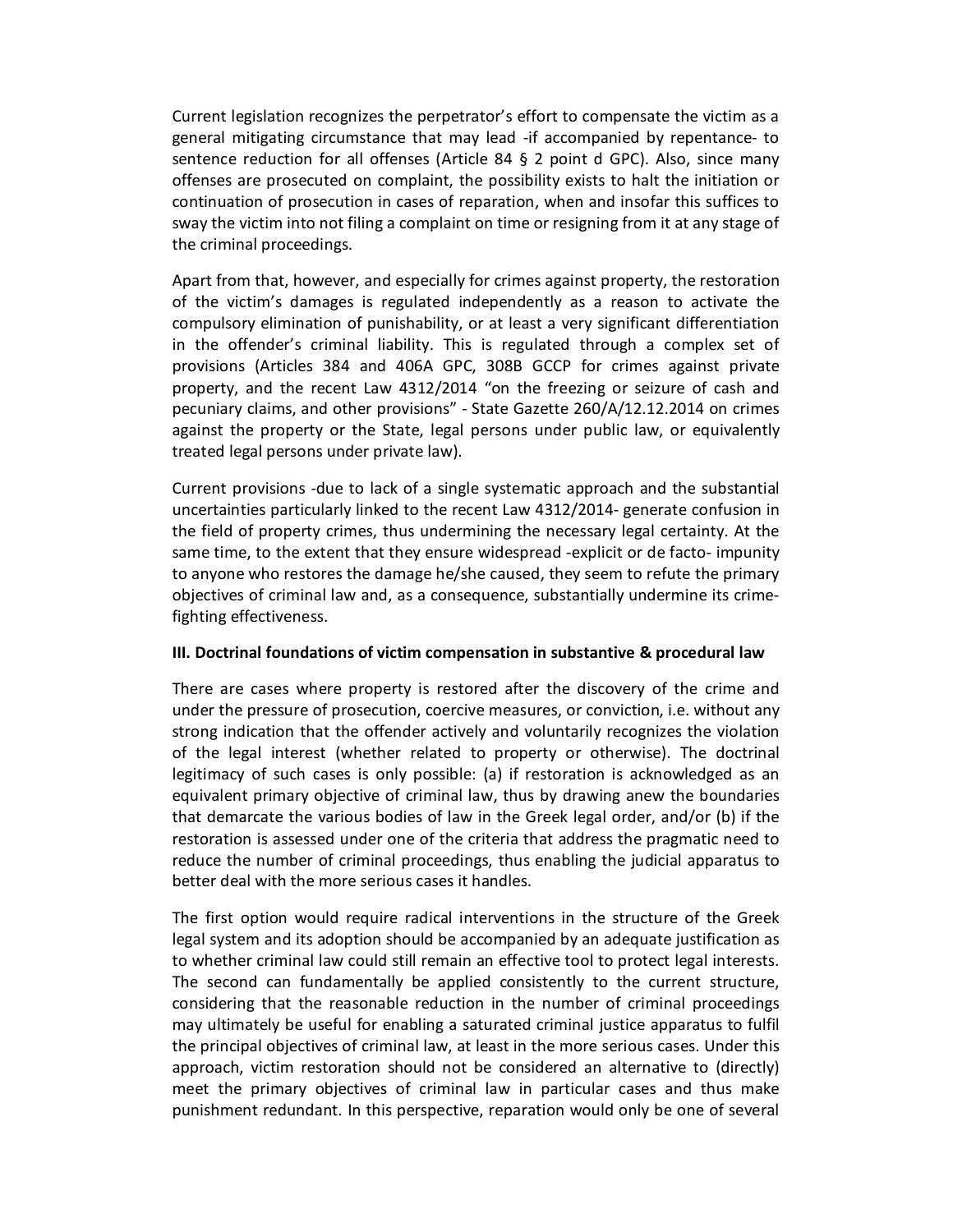criteria of procedural expediency that would allow the authorities to waive prosecution of a particular case in order to preserve the overall functionality of the justice system. Other such criteria of procedural expediency could include: pettiness of the violation, reduced culpability of the offender, payment of administrative fines or adoption by the perpetrator of business restructuring measures to avoid similar violations in the future, etc.

All this implies that achieving (even partially) the primary criminal law objectives differently and, hence, eliminating the need to impose criminal sanctions can only refer to cases where victim restoration is socially perceived in a unequivocal manner, as an active voluntary recognition by the perpetrator of the legally protected interests he/she infringed. Therefore, in such cases, only provisions directly referring to penalty exclusion should be doctrinally evaluated as reasons for elimination of punishability included within substantive criminal law. In all other instances, when favourable treatment reflects procedural expediency and the preservation of the overall effectiveness of the justice system, relevant provisions should remain and operate within criminal procedural law.

## **ΙV. Distinguishing between repentance as a reason to eliminate punishability and full victim compensation and criminal conciliation as procedural law institutions**

According to the aforesaid considerations, and contrary to current legislation, a system of regulations is proposed that distinguishes terminogically (inter alia) between: (a) repentance, as an institution of substantive criminal law linked to the elimination of punishability and only applicable prior to any investigative activity, (b) full victim compensation as an institution of procedural law linked to a compulsory (permanent or conditional) abstention from prosecution and only applicable before the initiation of prosecution, and (c) criminal conciliation as an institution of procedural law linked to a potential abstention from sentence imposition and only applicable until the end of the formal investigation or, where appropriate, within 30 days after the service of the writ of summons or the bill of direct indictment (following a judicial chamber decision). The following criteria should apply:

(i) Reimbursement for property damages suffered by the victim (: including the State or any equivalent legal person) should be technically viewed as repentance (: i.e. as grounds for eliminating punishability) only if it refers to: (a) an offense committed by a private individual, and (b) the reparation occurs before the offender undergoes any investigation from the authorities. If these conditions are met, the elimination of punishability should apply (c) regardless if the offense is a misdemeanour or felony.

(ii) For property offenses that also infringe the public service and are committed by public officials (e.g. disloyalty or embezzlement in public service - Articles 256 and 258 GPC), when the reimbursement adheres to the aforementioned conditions, the following should apply: (a) For misdemeanours, reparation must be technically considered as a form of repentance that excludes the punishability that refers to the infringement of the public (or private) property. However, it will eventually apply to the whole criminal liability for the property offense, as the remaining sanctions associated with the violation of public service can be covered, where necessary, by reviving the (usually) subsidiary confluent provision of Article 259 GPC; (b) For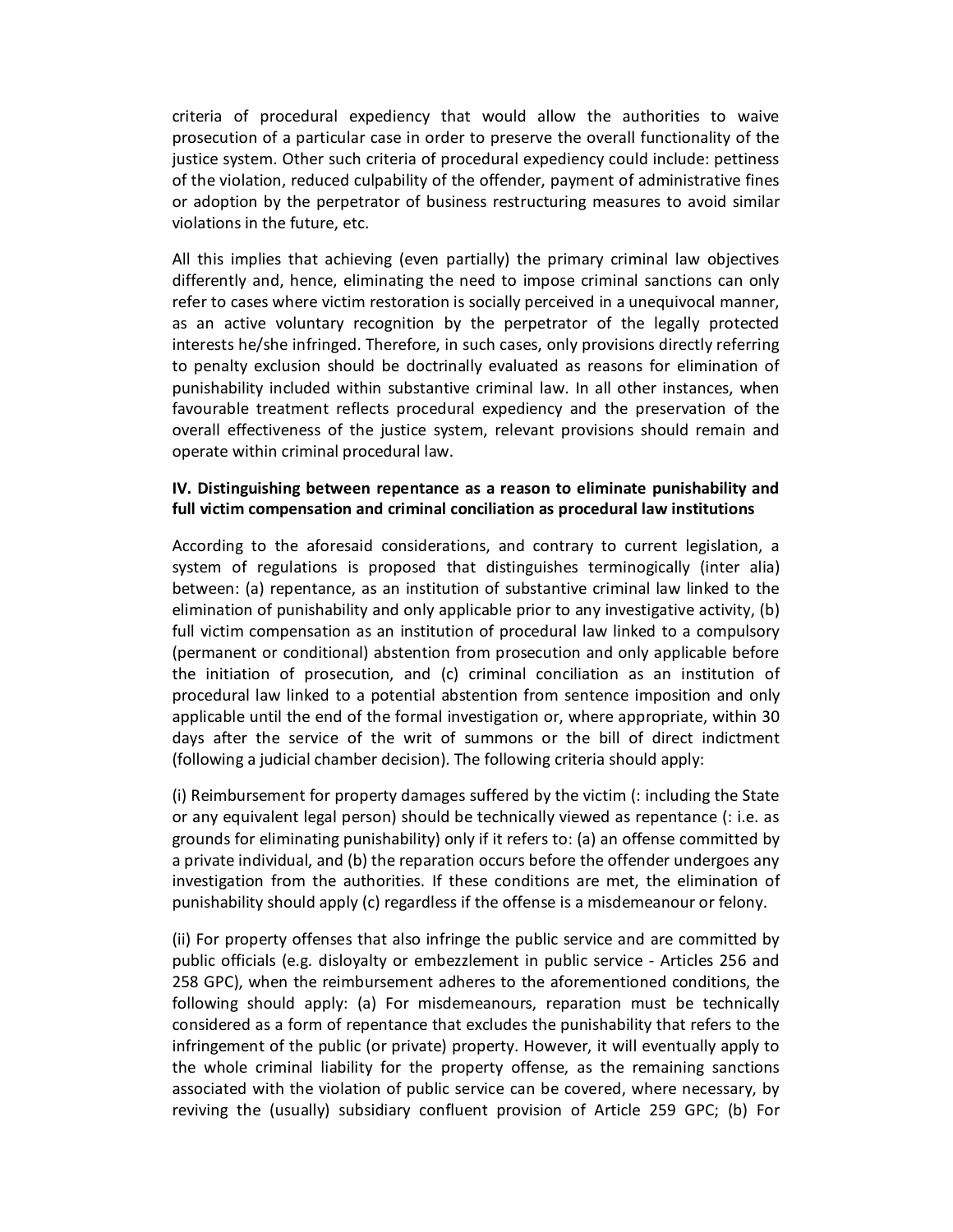felonies, reparation should only be a mitigating circumstance that mandatorily reduces sentence (e.g. imprisonment of up to 3 years). The relevant considerations on misdemeanours cannot apply here, as the sanctions associated with (felony) violations against the public service cannot be covered by Article 259 GPC, which refers to misdemeanours. The imposed sentence, however, should be mandatorily suspended.

(iii) The victim's compensation for pecuniary damages should be treated as a full satisfaction in the technical sense of the term (: i.e. as procedural grounds for mandatory abstention from prosecution), provided that: (a) the relevant offense is a misdemeanour, (b) committed by a private individual, and (c) the compensation occurs after the authorities discovered the perpetration, but prior to any charge pressed. To prove the restoration in full, a relevant statement of the victim or their heirs is sufficient, albeit not necessary.

(iv) If all the remaining conditions of (iii) apply and the offense is a felony, restoration of damages should lead to a mandatory conditional abstention from prosecution, given that the perpetrator does not commit any similar offense in the three years following the decision for non-prosecution, which will also indefinitely suspend the statute of limitations for these crimes. In lack of an offense within three years, the abstention will become final. Otherwise, the perpetrator will be prosecuted for the original property crime once the decision on the new offense becomes irrevocable. However, in these cases it is preferable that the penalty for the initial transgression does not exceed a certain limit (e.g. no more than a 3-year imprisonment).

(v) If all the remaining conditions of (iii) apply and the offense is a misdemeanour that also infringes the public service and is committed by a public official, restoration of damages should also lead to a mandatory conditional abstention from prosecution, without excluding disciplinary and administrative legal consequences. With respect to terms, statute of limitations, and finalization of abstention, the terms under (iv) should apply proportionately.

(vi) If all the remaining conditions of (iii) apply and the offense is a felony that also infringes the public service and is committed by a public official, restoration of damages should be technically viewed as a criminal conciliation that could lead to abstention from sanctioning without excluding disciplinary and administrative legal consequences, if the victim (: i.e., the State or any other equivalent legal person) consents and the procedure described below under (vii) is followed. In this case, the perpetrator should apply for plea bargaining to the competent Prosecutor, and the latter should refer the case to the Single-Judge Court of Assizes. The Court of Assizes may abstain from penalty imposition, sentence to community service (registered in the criminal records), or impose imprisonment of up to three years.

(vii) Finally, the restoration of pecuniary damages should be technically viewed as a criminal conciliation (: procedural grounds for mandatory abstention from or reduction of punishment in proceedings to which the victim participates) when it refers to (a) a misdemeanour, (b) committed by a private individual, (c) perpetrated within 30 days after the service of the writ of summons or the notice for direct indictment (when such is decided by the judicial chamber), and (d) the offender files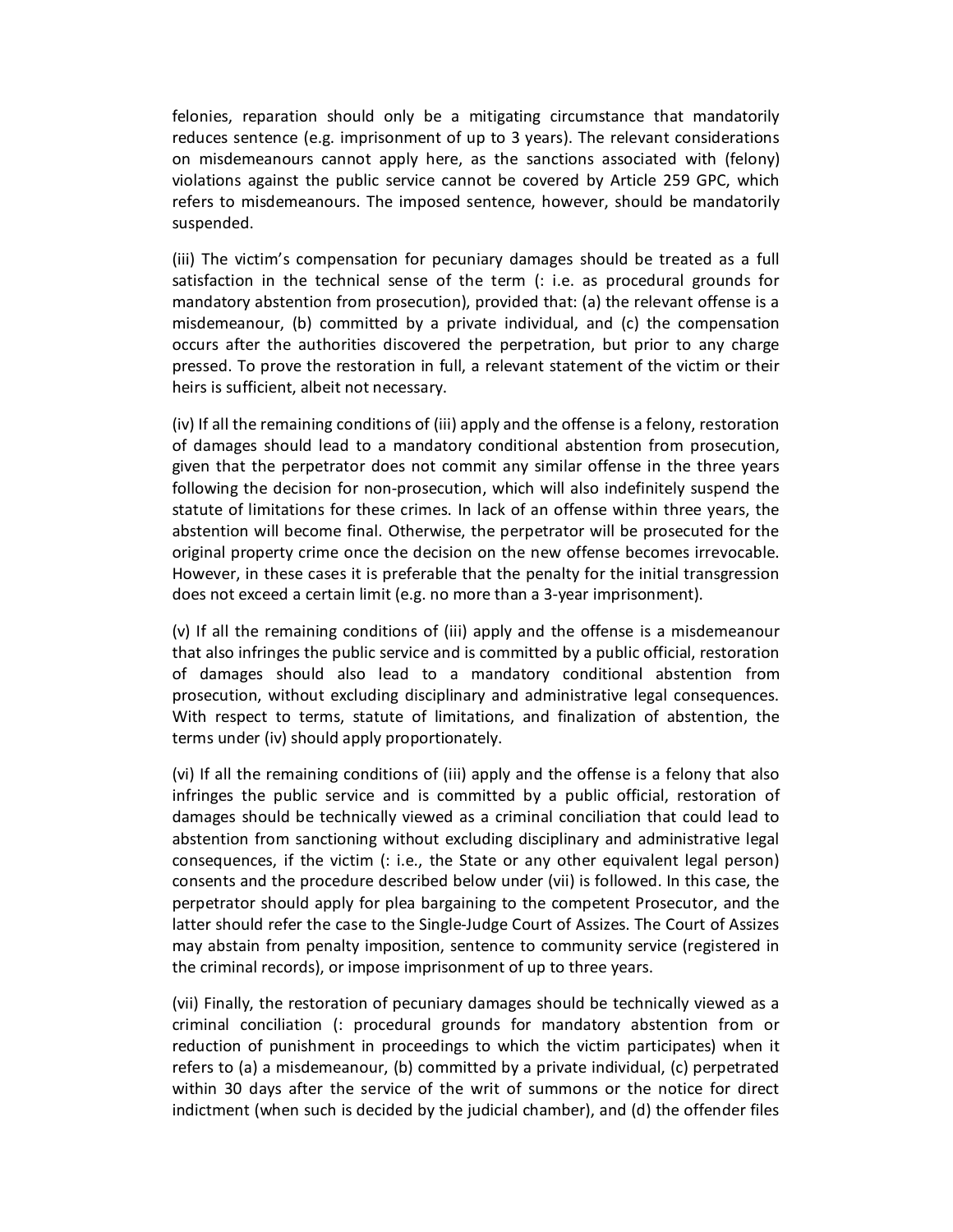a conciliation request to the competent Public Prosecutor. The victim's consent is required to initiate and conclude the procedure (: including the State or any other equivalent legal person). If these conditions apply, the case should be referred by the competent prosecutor before the Single-Judge Court of Misdemeanours, which may abstain from imposing a penalty or impose a strictly pecuniary sanction (registered in the criminal records).

(viii) If all conditions under (vii) apply, the offense is a felony and the restoration takes place before the formal conclusion of the investigation, the case should be referred by the competent prosecutor to the Single-Judge Court of Assizes, which may abstain from penalty or impose imprisonment of up to three years.

(ix) If all conditions under (vii) apply, and the offense is a misdemeanour that also infringes the public service and is committed by a public official, the Single-Judge Court of Misdemeanour may abstain from penalty or impose imprisonment of up to three years.

(x) Even if all conditions under (vii) apply, if the offense is a felony that infringes the public service and is committed by a public official, the restitution cannot activate criminal conciliation and should only considered a mitigating circumstance that mandatorily reduces sentence (e.g. custodial sentence of up to 5 years).

## **V. The current legislative framework on the reparation of damages in tax offenses and its drawbacks**

Tax law in the broad sense (: including customs law and provisions on the collection of debts due to the State) has a long tradition of acknowledging the reparation of pecuniary damages as grounds for eliminating punishability.

All current fundamental tax criminal laws (2523/1997, 2960/2001 and 1882/1990) included until recently and/or still include a range of provisions, which gave/give the tax offender the option to enter into a "settlement" with the tax authorities, even after the discovery of the violation, and ensure impunity (: according to the so-called "fixed" provisions, e.g. Articles 18 § 3 and 24 § 2 of Law 2523/1997, 58 of Law 2960/2001, 25 § 5 of Law 1882/1990) by making specific payments (e.g. foregone customs duties and additional taxes or fines or multiple fees). These provisions were or/and are supplemented both by informal options to cancel indictment through tax law regulations combined with the occasional special procedural requirements for the prosecution of tax crimes (e.g. filing overdue statements before an investigation order is issued, and thus avoiding audit reports and tax calculations, which were -or still are- prerequisites of criminal prosecution for certain tax offenses), as well as through repeatedly adopted provisions that provide tax amnesty for past fiscal years on the condition that specific payments are made, calculated by specific ad hoc formulas (: the so-called "exceptional" regulations).

Of course, these special tax provisions are to some extent justified, as the relevant legal interests violated are the various categories of tax claims by the State, i.e. a subset (: part of the assets) of State property with significant peculiarities.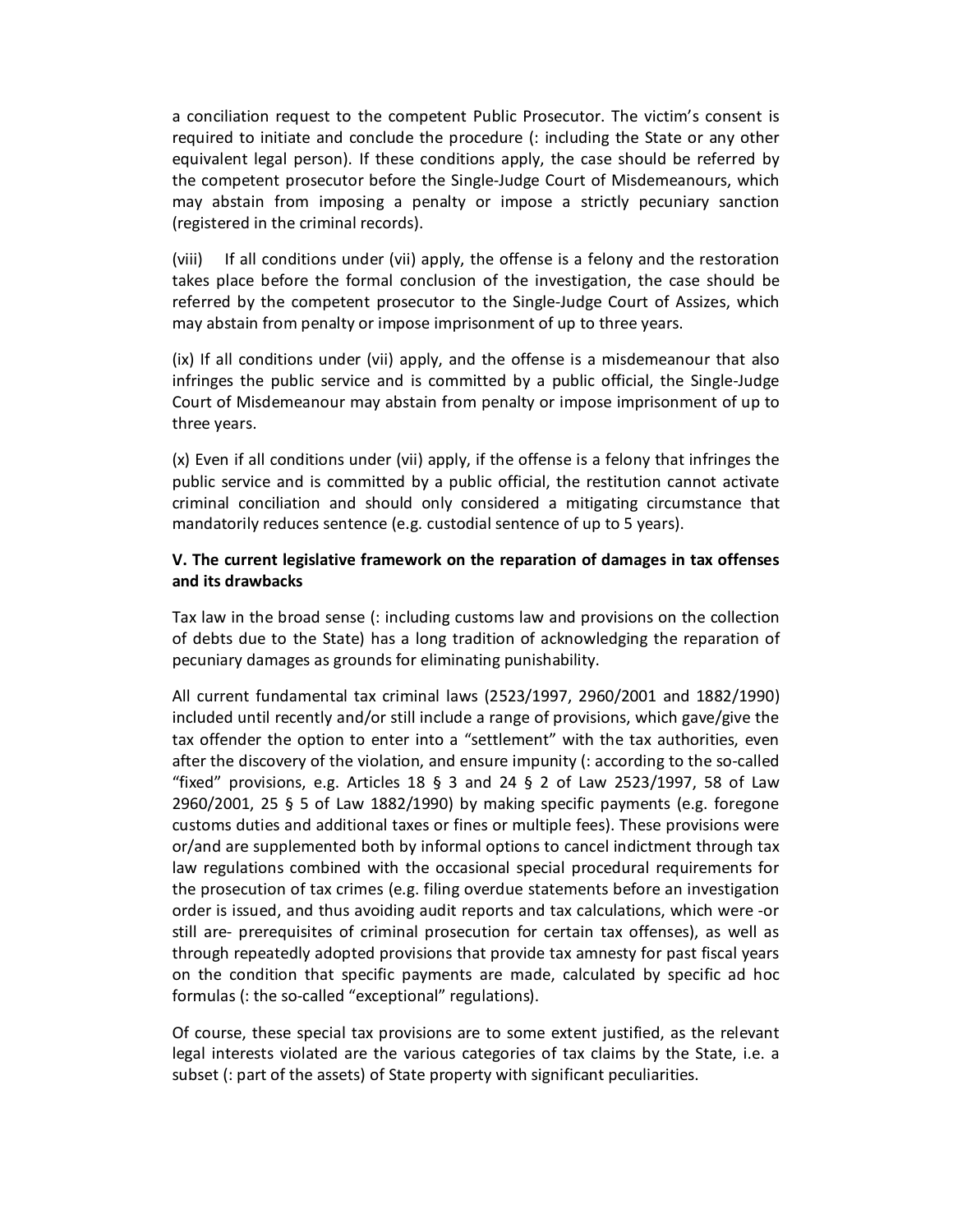However, the peculiarities of these offenses, the need for speedy closure of unsettled cases within the ongoing legal relationship between the State and the taxpayer, the "controlled" scope of "impunity", the indirect enforcement of the ne bis in idem principle between administrative and criminal sanctions do not suffice to raise the criticisms regarding the relevant special tax provisions. As for "exceptional" regulations, even their constitutionality is uncertain, as the practical elimination of punishability for past crimes of tax offenders constitutes a sort of "legislative amnesty", which (according to Art. 47 § 3 of the Constitution) may only be envisaged for political crimes and only in a law passed with a parliamentary majority of three fifths of all MPs. Moreover, it is quite difficult to find assurance even in the pragmatistic "fiscal-budgetary" argument put forward in the context of a realistic approach. This considers such provisions as opportunities for the State to collect at least a portion of the taxes evaded through tax offenses, which, in any event and in view of the tax administration shortages in qualified auditors and modern equipment, would never be discovered. In bibliography, there is a wide consensus that such provisions enacted at regular intervals and granting direct or indirect tax amnesty are ultimately corrosive for the tax conscience of citizens and, therefore, contribute to greater financial losses in the long run when compared to the benefits accrued on a contextual short-term basis. No incentive is granted for law-abidance and timeliness in paying legitimate taxes, when citizens' are almost absolutely certain that a future "exceptional" regulation will allow them to "settle" their tax liabilities by paying only a fraction of the amount actually owed.

"Fixed" provisions also receive strong criticism. Such an example is Article 24 § 2 of Law 2523/1997: despite the advantages it ensures, it is a hazardous legal construct for the rights of taxpayers, the anti-crime effectiveness of criminal (tax) law and, ultimately, the State's financial functionality. As for taxpayers, it introduces an institutionally established means for their "blackmailing": under threat of "criminal disrepute", it is easy for tax authorities to make taxpayers agree to an unconditional surrender and confession of violations that might never have been committed to the extent and with the intensity asserted under the guise of tax law's "objective methods" and "presumptions". As for criminal policy effectiveness, it indirectly renders the State's claim to prosecute (even felonies) an object of negotiation within a purely administrative non-public procedure.

Although the recent Law 4312/2014 manages to circumvent many of the flaws of Article 24 § 2 of Law 2523/1997, it establishes a still blemished system, both regarding the handling of the cases it regulates, and in terms of evaluating accounting for and utilizing administrative sanctions imposed when assessing their criminal attributes.

#### **VI. A proposal for damage restoration in tax offenses**

A new system of provisions should be established upon a distinction between cases where the perpetrator voluntarily reveals his/her prior unlawful deeds to the tax authorities and then pays all due taxes, and cases where the taxes due are paid after the perpetrator has been discovered by the authorities (tax or other). In principle, elimination of criminality should be accepted only for the first category of cases. In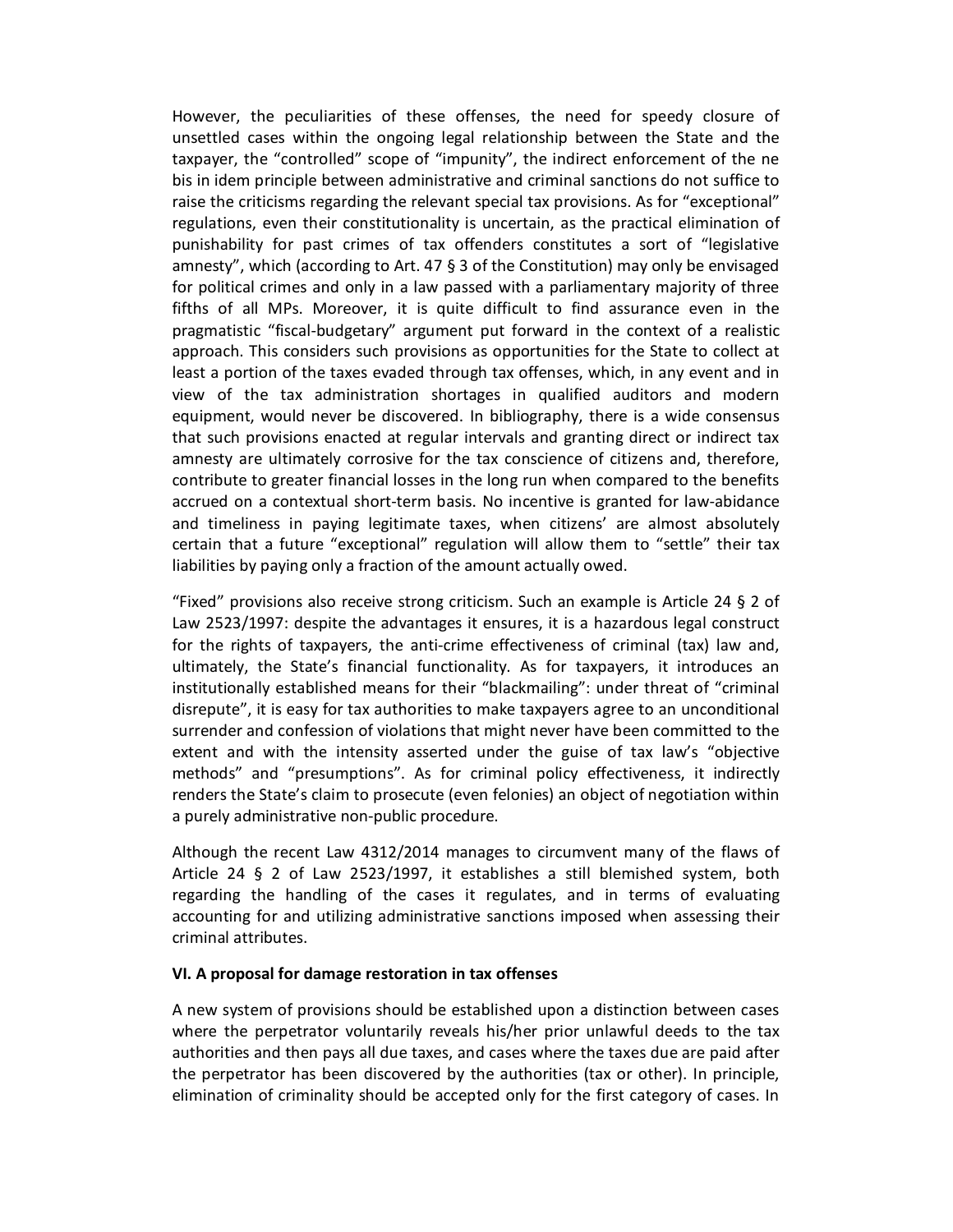the second category of cases (which should be regulated in the field procedural law), a discrimination should apply with respect to the gravity of the offense, so that the perpetrator's discharge is not always guaranteed (: either through abstention from prosecution or by decision or decree that finds the offender non-punishable) and a possibility still exists for the imposed sentence to be served. In the same category, extending the benefit should depend not only on the full reimbursement of due taxes plus interest, but also on the payment of a pecuniary penalty scaled according to the gravity of the offense. This should sustain a minimum punitive element in the State's response; together with the possibility of a servable sentence, it will preserve the system's anti-crime effectiveness from any abuse. In respecting the principle of proportionality, the perpetrator should be granted the right to offset the above pecuniary sanction to any administrative penalties imposed by tax authorities for the same offense. Moreover, the offender should have the right to claim the benefit even when he/she pays less in tax than the amount claimed by the tax authorities, by proving before the criminal court that he/she actually paid what was required by the substantive tax provisions relevant to the case. Finally, a special provision should apply for issuing or receiving falsified taxation elements, to the extent that these infringements are not directly related to an evasion of a specific tax that might be considered a the basis for determining the harm against the State finances. Overall, the adoption of the following could satisfy these claims :

A new system of provisions should primarily be based on a distinction between stricto sensu tax evasion offenses (: i.e. including elements of deception against the State and/or appropriation of collected taxes) and simple due tax exposures (: their demerit consisting merely in the deferral to pay a particular tax). If the latter are not decriminalized (as correctly advised), the current provision of Article 25 § 5 of Law 1882/1990, which envisages the unconditional elimination of punishability once the debtor pays the balance due, should be retained. This provision, although vividly confirming the demotion of criminal law and criminal justice to tax collection devices, achieves -albeit unsuitably- to subside the complaints on criminalization of all due tax exposures, in light of the proportionality principle. Unlike due tax exposures, a different provision is necessary for tax evasion offenses, which could classify the importance of State damage restoration as follows:

(i) State damage restoration (: tax and interest) should mandatorily eliminate punishability regardless of the crime being a felony or misdemeanour, when the standard terms of repentance are met. In these cases, it becomes an alternative to achieve the primary objectives of criminal law and, therefore, averts the need for punishment. To activate the provision in question, it is time-wise decisive that the taxpayer files a complete and factual (original or amended) tax return in relation to all taxable income and taxes due, before he/she is by any means inspected by the tax authorities. The tax accrued should either be paid in full or settled in instalments before the initiation of prosecution.

(ii) For misdemeanours, State damage restoration (: tax and interest) and payment of a mark-up equal to 20% of the evaded tax should trigger mandatory abstention from either indictment (: when such has not yet been initiated) or sentencing (: after